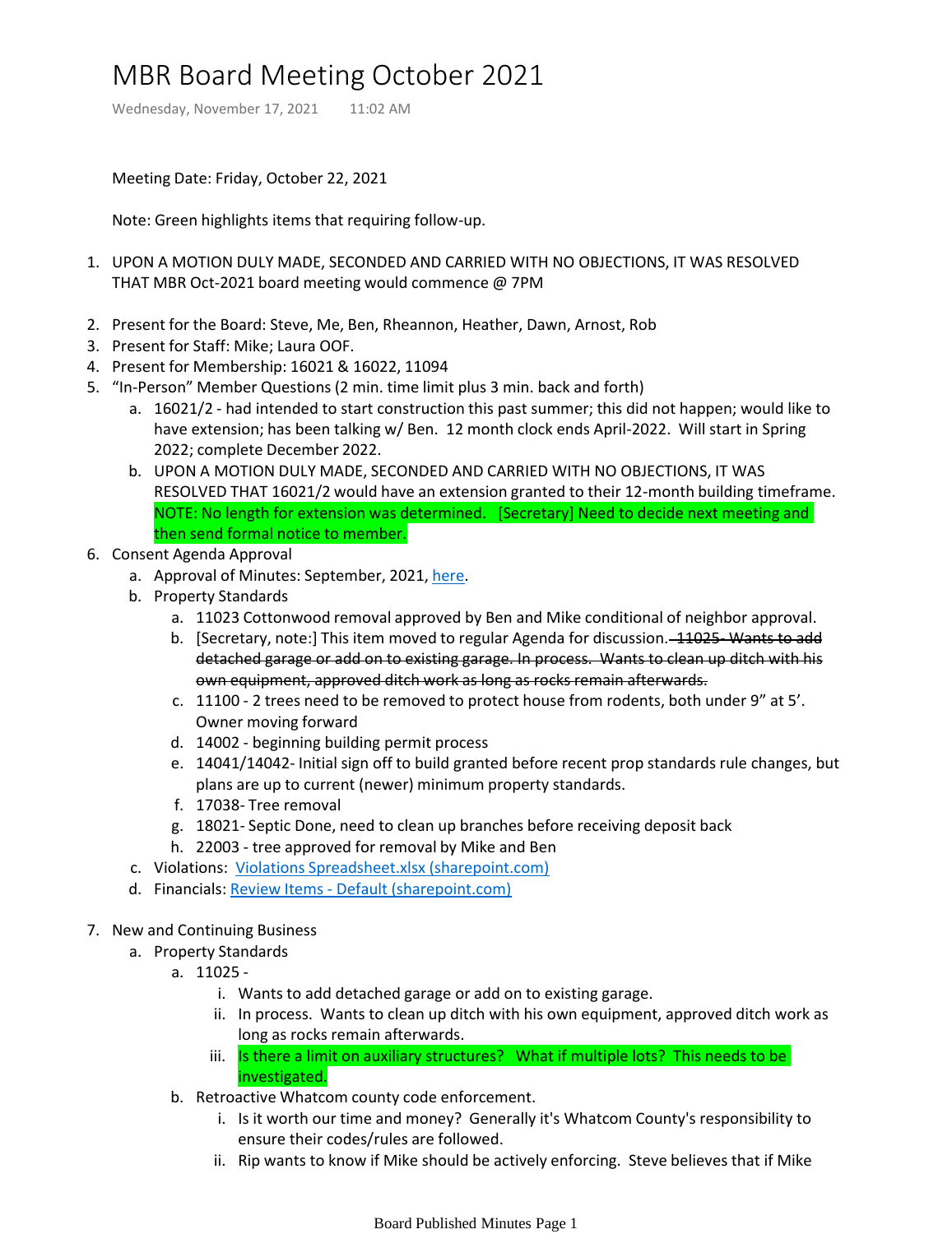finds something he should bring it to the board. Basically, our job is not to do the county's work. However, if there is an issue and the member is not fixing a deficiency, the county provides an angle for work.

- iii. Some more discussion from dawn about gazebo on Glacier Creek Drive. This is rehash of stuff discussed last month.
- iv. 16036 who wanted to work on levy: a notice was sent correct
- c. 13028 He sent in a request for an aux building structure would like a variance to place a snowmobile storage building. Ben and Arnost will follow-up together. Need to check if it meets non-permeable area and other requirements. Also, need to get permission from impacted neighbor. Ben will check the boxes and send an email out to everyone.
- b. Secretary nada
- c. Treasurer rates bad, so not going to roll-over CD into a locked account right now.
- d. President -
	- Unpaved cul-de-sacs a.
		- i. Cul-de-sac 12031/2 Wants to know whether we going to pave the semi-cul-de-sac at her property. It's a cul-de-sac on paper but not actually paved. She can put 15' wide gravel driveway to pavement. Maintenance of said driveway will be her responsibility. Notification to member needed.
		- ii. Also, Alpine cul-de-sac 11076 has multiple driveways and no cul-de-sac
		- iii. For all of these they can put in a 15' wide strip w/ gravel across rim property
	- b. Halloween People can organize trick or treat on their own. Rheannon will post something on announcements page.
- G&M & Mike e.
	- a. Rip
		- Plan is to get Medeco keyed (controlled) locks to replace locks on Rim property. David i. notes that there is only one locksmith in town (Accurate Lock and Security, Prospect St) that is able to order keys under this program.
		- ii. Brush pile at A-frame appears to have grown. Unclear who has been dumping there. Chain needs to be put back up to block vehicle access.
		- iii. DNR was here... we can apply for a day of chipping w/ DNR. Mike has been authorized to do so. Jenny Coe is sending a letter to the Rim on Firewise program. Mike will forward info to us.
		- iv. Road paving already covered.
		- v. Cul-de-sac issue already covered.
		- vi. Trees by front gate need to be cut down. Mike will follow up. Est cost \$2400 from Chuck the Tree Guy; budget is \$2k; we will exceed budget. UPON A MOTION DULY MADE, SECONDED AND CARRIED WITH NO OBJECTIONS, IT WAS RESOLVED THAT MBR it is decided to go over budget and remove these trees. Mike will need to coordinate with 11107 for permission to potentially drop wood on his driveway
	- b. Mike
		- i. Club house/pool Municon was supposed to come Oct-14, they cancelled at last minute. This delayed all three parties, who were due to come back. Ground radar work / Municon rescheduled to Nov-9
		- ii. Pool heater Aqua Island (Ed) suggests we put in a heat pump system instead of propane. Will be much less expensive to run; however, higher upfront capital cost. Need cost estimate and decision.
		- iii. Pool deck refurbish we have a quote from Ecoflex to redo deck (interlocked rubberized pavers) - Mike is going to look more into this and report back.
- Violations: f.
	- a. 16001 Shuksan Rim has not responding to the violation letters regarding filling the perc holes on his property. Also, cut brush and debris which will become a fire hazard. Dug perc holes in setback and never filled the holes. MBR did respond to buyer's letter asking if